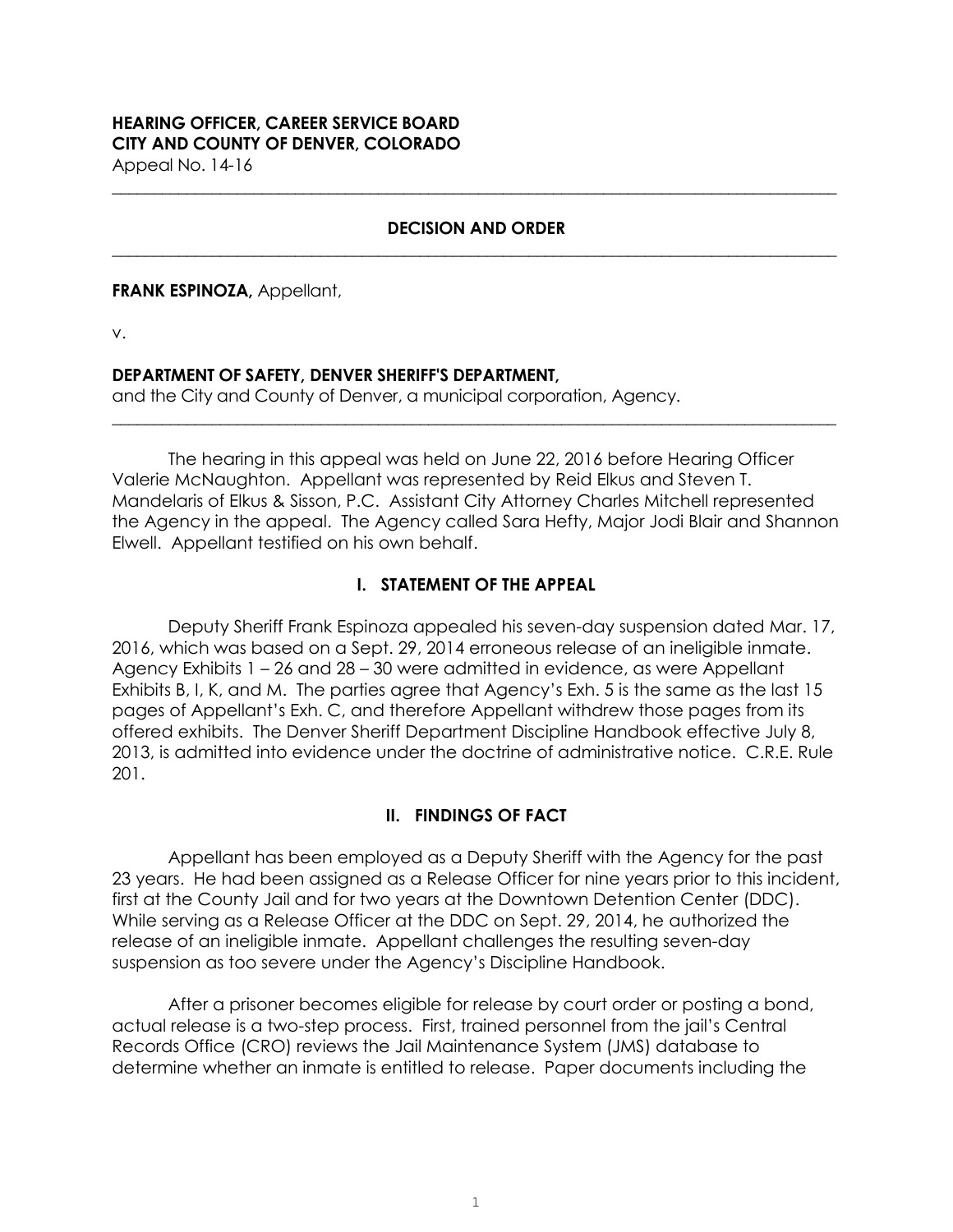court mittimus<sup>1</sup> and bonds must also be examined to ensure release is proper and that any conditions to release are observed. After that analysis, the Records Officer makes any necessary changes in status to the JMS, prepares the paper release file, and confirms the tasks performed by notes on the release form, sometimes referred to as the hang sheet because it hangs from a hook. The release file is then in the tray for delivery to the release desk. The next officer headed to that desk brings the accumulated files to the Release Officer. [Hefty, 6/22/16, 9:38 am.]

The second part of the process takes place at the release desk located next to the jail exit. The Release Officer Post Order outlines the necessary tasks, starting with accessing JMS to ensure all court cases are in inactive status. The documents must show that the inmate has been ordered release, and that there are no conditions for release shown in the records. The officer then calls the housing unit to prepare the prisoner for release and have him or her sent to the release desk. Once there, the inmate confirms his identity with the Release Officer and signs the discharge documents. The officer then informs the inmate of any court return dates, and provides copies of the release documents. [Exh. 5-5.] The Post Order requires the Release Officer to add his checks to the relevant boxes on the release form already begun by the Records Officer in order to document the performance of each task. [Exhs. 5-5; 8.]

The Agency periodically reviews its release procedures in order to enhance its ability to prevent erroneous releases. For a time in early 2014, a third review by a sergeant was required to supplement the reviews by the Records and Release Officers. That process led to significant delays because sergeants with time to do it could not always be found. After consultation with the Sheriff, Major Anthony Gettler issued a revised release procedure on Aug. 28, 2014. The new procedure substituted a third independent review by a Release Officer of any rank, instead of requiring that a sergeant conduct one of the three reviews. [Exh. 7.] The release form was not revised to reflect that change until November, 2014, two months after this event. [Exh. 23; Maj. Blair, 2:10 pm.]

On Sept. 29, 2014, CRO civilian employee Sara Hefty received a mittimus on inmate WK for a park curfew violation. The mittimus indicated that the judge had ordered WK's release "on this case only." [Exhs. 15, 16.] At the time, WK was in jail on a pending domestic violence case on a \$5,000 bond. [Exh. 9.] That day, WK had been brought to court for the curfew violation, had pled guilty and paid a fine, and was ordered released only on the park curfew case. [Exh. 15.] The court records showed that WK was not eligible for release on the domestic violence charge. [Exhs. 9 – 13.] Hefty later told Internal Affairs that she did not observe until after the fact that the curfew mittimus was a different case number than the domestic violence case on which he was being held. [Exh. 21-27.] Under the impression that there was just one case, Hefty changed the case status in JMS to inactive, which had the effect of starting the jail's release process. [Appellant, 9:14 am.] Hefty prepared the release file, verified her actions on the release form, and had the file delivered to the release desk, where Appellant was on duty. [Exh. 8.]

e<br>S

<sup>1</sup> A mittimus is a writ directing a jailer to take custody of a person, and includes any terms of confinement. See Black's Law Dictionary (10<sup>th</sup> ed. 2014.)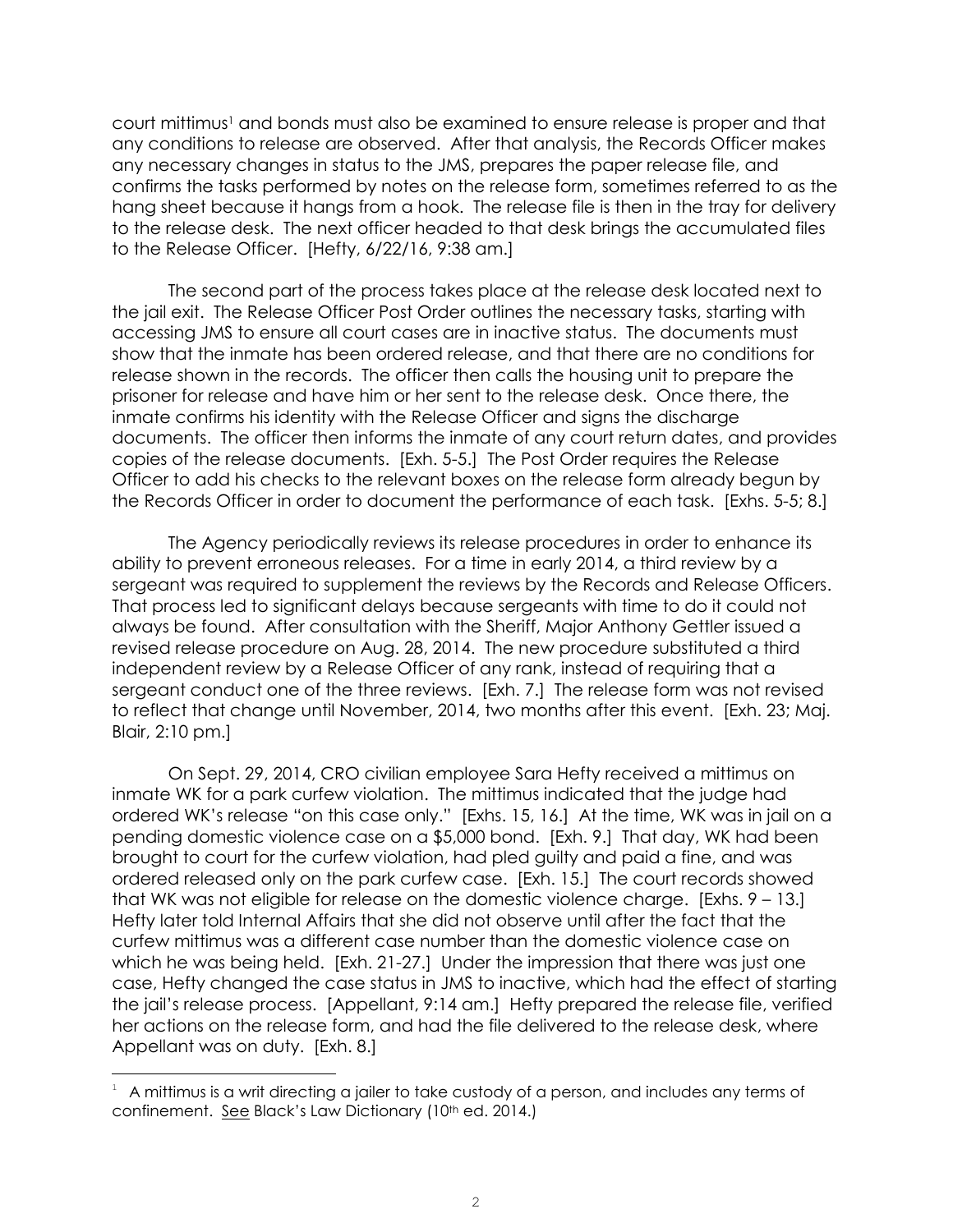Appellant reviewed the release file and called WK's housing unit to send him down. When he arrived, Appellant verified his identity, glanced through the release file, completed the release form, and permitted WK to leave the facility. [Appellant, 2:41 pm.] About five hours later, after Appellant's shift had ended, WK turned himself back in. [Exh. 1-5]. Appellant was told the next day that he had had another erroneous release.<sup>2</sup>

Six months after the incident, Appellant was interviewed by an Internal Affairs investigator. [Exh. 20.] He stated that his duties included reviewing the same paperwork previously reviewed by the Records Officer prior to authorizing a release. [Exh. 20-4.] Appellant admitted he missed seeing that WK had two criminal cases, and that the prisoner had only been released as to one. Appellant explained that the release desk is short-staffed, the files can be very large, and the courts sometimes list the wrong case numbers on the pleadings. [Exh. 20-15.] Appellant did not recall the incident, but believed he checked WK's identity and authorized his release, since his name was on the release form. [Exh. 20-18.] Appellant said his practice was to assume an inmate was eligible for release if the Records Officer delivered a release file. He would then check the inmate's name and case numbers with JMS, verify the inmate's identity, and authorize the release. He added that after this incident, he started circling the case numbers to remind himself to check for multiple criminal charges. [Exh. 20-22.]

Appellant confirmed that he was aware of policy changes that required three reviews before an inmate could walk out the door, and described those changes to the investigator. Prior to this incident, he related, a sergeant needed to be the third reviewer. Major Gettler eliminated the need for a sergeant's review when that requirement was proven to cause long delays in prisoner releases. Just before this incident, Gettler ordered that any release officer could perform the third review. Appellant was not disciplined for his failure to obtain a third signature on the release form because the form had not yet been changed in response to the new procedure. [Elwell, 12:18 pm.]

Eighteen months after the incident, Appellant told the pre-disciplinary panel that he looked through the paperwork in addition to checking WK's identity, and "determined [WK] was good to go." [Exh. 3-11.] He repeated the work issues he raised as mitigation during the Internal Affairs interview, but added, "I'm not denying the fact that I played a part in letting the guy go." [Exh. 3-2.] His representative argued that the offense merited only a Category B under the Discipline Handbook because the Records Officer made the same mistake, and Appellant's main job was to validate that the person before him was the person entitled to release. [Exh. 3-7.] Appellant told the Sheriff that he has since "tried to be a little more meticulous and understanding what we were – what we were facing. There was a lot of problems that we were working with back there." [Exh. 3-9.] He did not claim that any of the work issues contributed to the mistaken release.

e<br>S

<sup>2</sup> Appellant had released another inmate by mistake on Dec. 9, 2013. [Exh. 25.]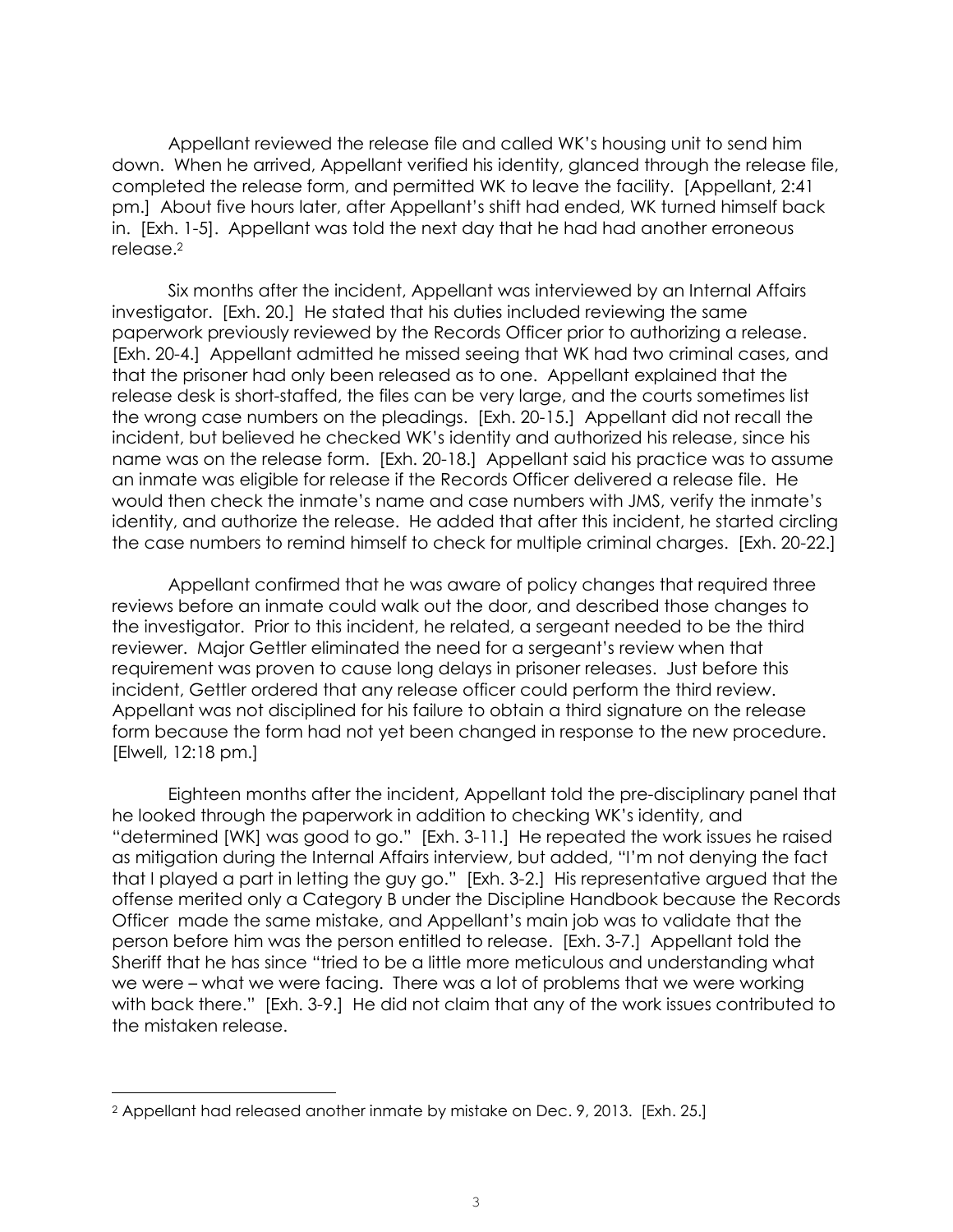At hearing, Appellant stated that he had worked as a Release Officer at the Denver County Jail (DCJ) for several years before transferring to the DDC. He worked at the DDC from about 2012 to late 2014. After this event, he was transferred at his own request to a housing unit at the DDC.

Appellant testified that his job as Release Officer was to "make sure [inmates] were eligible for release." He added however that "[w]e had an expectation that when they came from Records to us that they were ready to be released." [Appellant, 2:37 pm.] "I glanced through the file and verified what was on the JMS system. The JMS system had both those cases inactivated at the time I looked at it. JMS is the jail management system. That's what we look at to determine whether someone is eligible to walk out the door." [Appellant, 2:43 pm.] Appellant then signed the release form and allowed WK to depart. WK left the facility, but turned himself back in about five hours later that same day.

In Dec. 2013, ten months prior to this event, Appellant had permitted an erroneous release of an inmate based on his review of a mittimus unrelated to the inmate's incarceration, while overlooking the relevant mittimus. Appellant was interviewed by Internal Affairs about that issue on Aug. 19, 2014, six weeks before this occurrence. [Exh. 30.] A year later, in August 2015, he was given a four-day suspension for the 2013 incident. [Exh. 25.]

Records Officer Sara Hefty stated during her Internal Affairs interview that she had been doing this job for six months at the time of the incident, and felt "mostly wellversed and comfortable with its duties." [Exh. 21-7.] Hefty admitted she failed to match up the case numbers, and had mistakenly inactivated the jail hold on JMS for the domestic violence charges. [Exh. 21-27.] She testified at hearing that she made a mistake, but that she was not responsible for the physical release of the inmate because her role is to perform solely a record review of the database and official documents. [Hefty, 9:43 am.]

Major Jodi Blair was the commander over Intake and Release when the incident took place. She testified that the Post Order makes it clear it is the Release Officer's job to check the release file to determine the right to release, as well as checking the JMS computer database. [Exh. 5-4.] She reviewed the documents in JMS and the release file for purposes of determining the cause of the improper release. [Exhs. 9 – 16.] Blair concluded that Appellant's was "a very basic mistake", as it was "not possible to look at the file carefully and not catch it." [Blair, 2:10 pm.] Blair worked with Appellant at both the County Jail and the DDC, and believed Appellant knew how to do his job. [Blair, 2:17 pm.] She noted that Appellant had only two erroneous releases during the nine years he performed the duties of Release Officer. In response to Appellant's claim that the unit was understaffed, Blair testified without contradiction that while staffing issues are common in the Department, the Release Unit must always be covered. [Blair, 2:291 pm.]

After reviewing the entire file and presiding over the pre-disciplinary meeting in this matter, Civilian Review Administrator Shannon Elwell determined that Appellant had been careless in the performance of his duties and had violated departmental rule RR-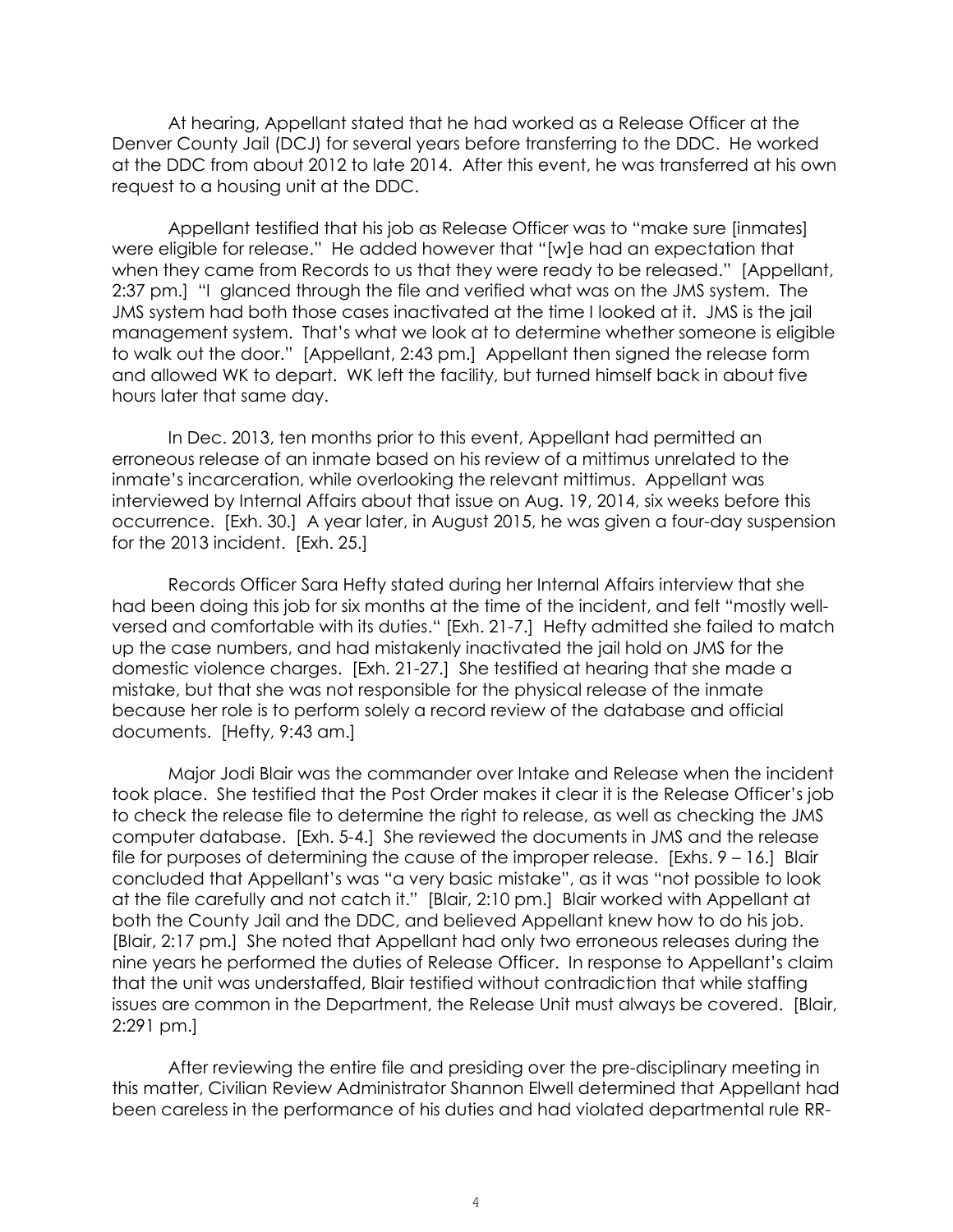400.4.4 prohibiting the erroneous release of a prisoner. Based on Appellant's recent commission of the same type of misconduct in 2013 and other aggravating factors, she imposed a seven-day suspension. [Exh. 1.] Appellant challenges that penalty as too severe given all of the circumstances.

## **III. ANALYSIS**

The Agency bears the burden of proving both of the asserted rule violations, and that the suspension imposed was within the range of discipline that could be meted out by a reasonable decision-maker under the applicable Career Service Rules. In re Economakos, 28-13A (CSB 3/24/14).

# 1. Carelessness in the performance of duties, CSR § 16-60 B.<sup>3</sup>

An employee is careless in performing duties when he fails to complete them in an acceptable manner. In re Espinoza, CSA 42-15, 2 (12/31/15); *aff'd* (CSB 7/21/16). Here, the Agency claims that Appellant failed to adequately perform his duty to verify the prisoner's right to release, and as a result freed an ineligible inmate for five hours. Based on Elwell's testimony that the absence of a third reviewer was not considered in the disciplinary action, Appellant's failure to obtain a third signature prior to releasing WK is not at issue here.

Appellant has admitted he failed to adequately review the second mittimus, which clearly shows that WK was not entitled to release on the domestic violence charge. Records Major Blair characterized Appellant's error as "a very basic mistake", especially in light of his excellent performance during his previous nine years of experience in the same assignment.

Appellant claimed at both the pre-disciplinary meeting and hearing that he saw his job as merely verifying the inmate's identity, because he assumed that the Records Officer had already confirmed the right to release. However, that assumption ignores the Post Order, which states that a Release Officer must also review the release documents. [Exh. 5-4.] Appellant stated that he received no training on the DDC Post Order, but conceded that it was on the computer with all the other policies and procedures, and he could see it at any time. [Appellant, 2:48 pm.] Appellant's claim is also contrary to the language of the release form, which specifically requires Release Officers to perform the same tasks as the Records Officer, and document that performance by check marks, a signature, and the date and time of performance. Appellant entered the appropriate check marks and added his signature to the release form, indicating that he had performed all of those tasks. [Exh. 8.] Hefty testified that "the common lore is that [the release form is called a "hang sheet" because] that's what can hang you as far as your work eligibility." [Hefty, 9:00 am.] Hefty had performed the job for only six months at the time of this incident. In contrast, Appellant was in his ninth year as a Release Officer, and had performed it well with only a single

e<br>S

 $3\degree$  CSR Rule 16 was amended on Feb. 12, 2016. The former version of Rule 16 is applicable in this appeal, since the conduct on which it is based occurred on Sept. 29, 2014, prior to that amendment. Am. Comp. Ins. Co. v. McBride, 107 P.3d 973, 977 (Colo.App.2004.)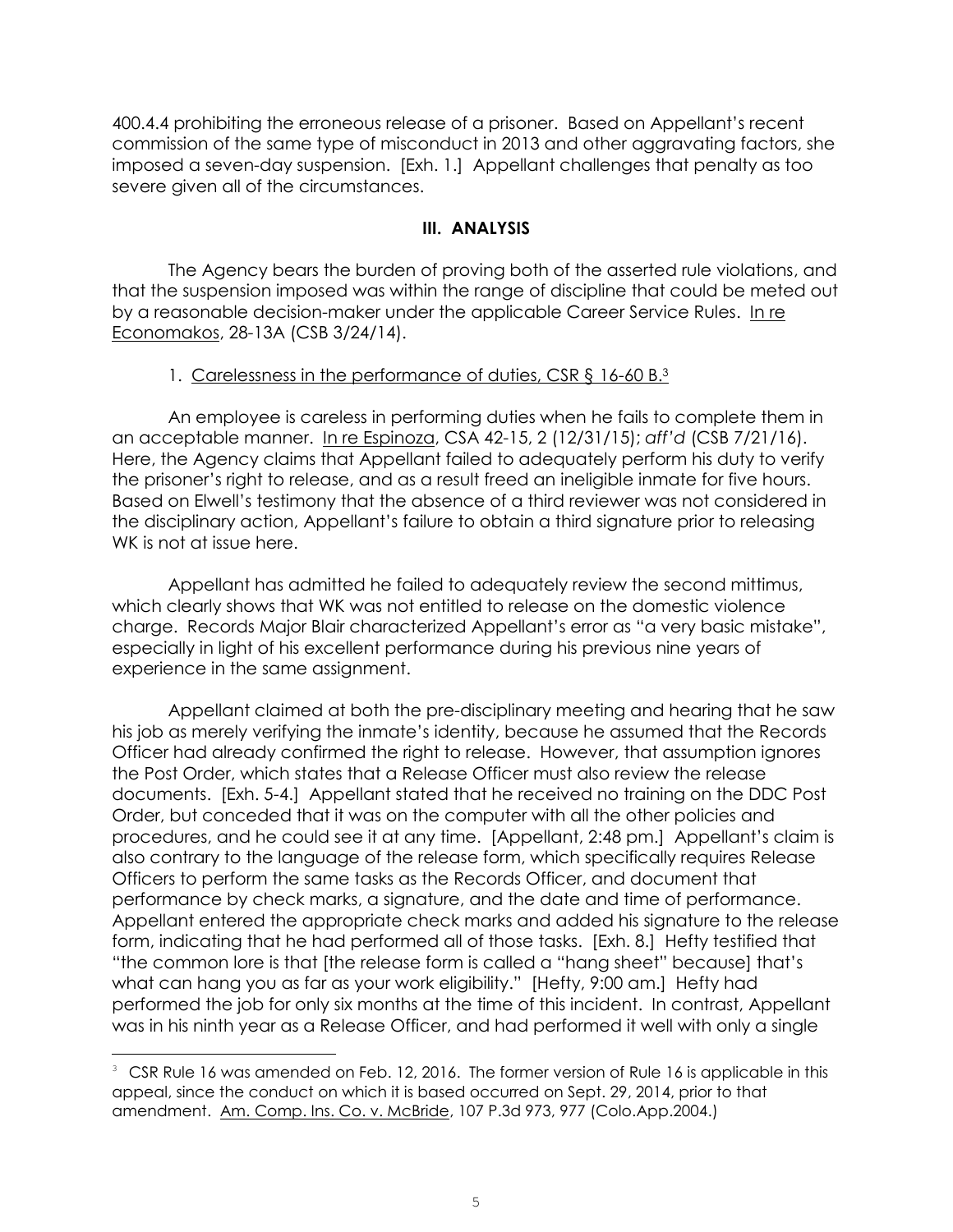improper release, while catching mistakes "on a daily basis". [Exh. 20-8.] Major Blair noted that out of the thousands of releases Appellant completed each year, he had only two erroneous releases over nine years. It is highly improbable that he could have achieved that performance record without reviewing the release files, which contain the documents that control the right to release. Appellant's consistent admissions that he "missed it" makes it clear that he understood his job was to verify each release based on the computer and paper documents before he could authorize an inmate to leave the facility.

Most persuasively, Appellant had faced the identical accusation only six weeks before this incident at an IAB interview over the very same type of oversight. It cannot reasonably be argued that Appellant was unaware of his duty as a Release Officer to review the release documents furnished to him in order prevent any unauthorized releases. In fact, RR-400.4.4 explicitly states that releasing an ineligible prisoner subjects any employee to discipline. [Discipline Handbook, Appx. E., p. 3.] I find the Agency proved Appellant was careless in his performance of the duty to confirm the inmate's eligibility to be discharged from incarceration, in violation of this rule.

## 2. Failure to observe departmental regulation RR-400.4.4 – Erroneous Release

RR-400.4.4 states that "Deputy Sheriffs and employees shall not release a prisoner who is not eligible for release." As found above, Appellant failed to adequately review the release file on Sept. 29, 2014. That file contained the mittimus clearly showing that WK was being held on a \$5,000 bond on a domestic violence charge, and was therefore not entitled to release. As pointed out in the discipline letter, Appellant was not free to rely on the Record Officer's release directive in JMS where it was directly contradicted by the court mittimus, the controlling document. The Agency therefore established that Appellant violated this departmental rule, and thereby also violated CSR § 16-60 L.

# 3. Penalty determination

Civilian Review Administrator Shannon Elwell determined that Appellant had violated both CSR § 16-60 B and L by virtue of his erroneous release of a prisoner. Elwell then isolated the factors she considered relevant to the question of the appropriate penalty. First, she found that the error was a basic one, in that Appellant "simply would have had to compare the case number on the park case mittimus and the case number on the domestic violence mittimus to each other." He could also have avoided the error by observing "that the case numbers and release directives were different." His carelessness permitted an inmate charged with domestic violence to be free for five hours, potentially endangering the safety of the victim who "expected him to remain incarcerated." This act "jeopardized the Mission of the DSD" to hold persons in custody in compliance with court orders. [Exh. 1-6.]

In addition, Appellant admitted only that he "played a part" in the improper release, but also blamed the court system, two other employees, lack of adequate staffing, long hours, and various procedural issues. Elwell found this response demonstrated a continued failure to understand the requirements of his position,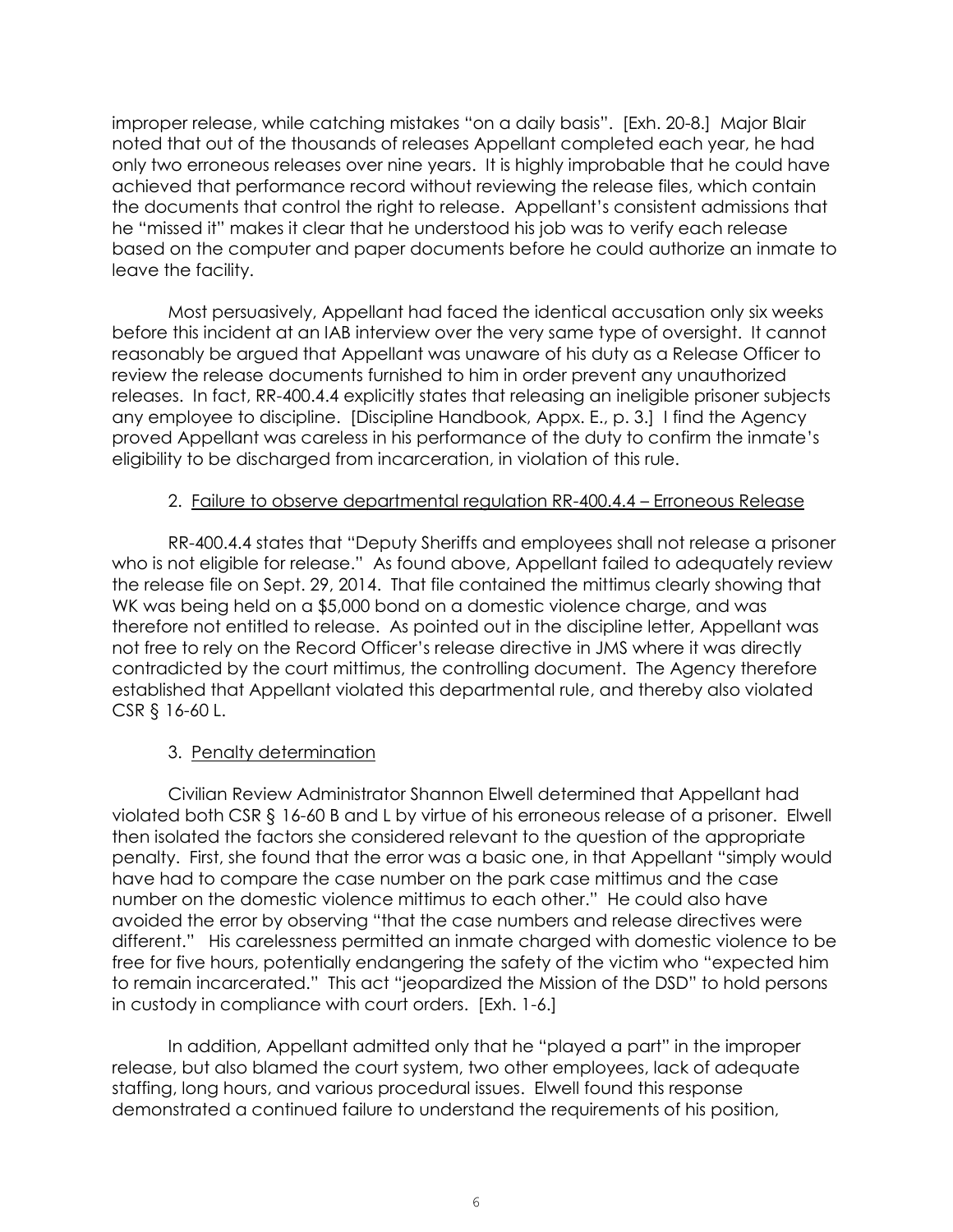especially in light of his very recent commission of the same act of carelessness in late 2013.

After reviewing the entire file, including Appellant's excellent performance evaluations and positive employment history, Elwell concluded that those mitigating factors did not outweigh the significance of the aggravating factors. Elwell noted that she had imposed a four-day suspension for the 2013 erroneous release because she believed it may have been caused by Appellant's genuine misunderstanding of his responsibilities, and gave him the benefit of the doubt by imposing the short suspension. [Elwell, 10:48 am.] The second incident in Elwell's view revealed that Appellant's carelessness was a more serious matter, and only a longer suspension would convey the right message and help achieve the purposes of discipline.

Elwell also analyzed the same penalty factors under the lens of the DSD's disciplinary matrix based on Appellant's violation of RR-400.4.4. A violation of that departmental rule can be categorized as anything from a Category B to a D, depending on the underlying circumstances. Elwell found the conduct met the criteria for Category C based on her determination that it violated the basic mission of the Agency to keep prisoners incarcerated, resulting in an inmate charged with domestic violence to be at large for five hours. She concluded the facts demonstrated a pronounced negative impact on Agency operations and professional image. Elwell rejected the higher Category D level because the prisoner's voluntary return on the same day did not cause a serious risk to the public, or even official efforts to re-arrest him. In fact, WK's absence was not noticed until his voluntary return. On the other hand, she found that the impact of the prisoner's release could not be characterized as anything less than significantly negative given the nature of the inmate's pending charge and his hours of unsupervised freedom. The decision-maker properly considered and weighed the factors set forth in Discipline Handbook §15 for determining the conduct category, including the nature of the misconduct, impact on the Agency, and the degree of harm caused.

A second Category C violation within five years carries a Level 4 degree of discipline. Here, Elwell considered this conduct as a second violation and applied Level 4 because the Dec. 2013 erroneous release was caused by an identical mistake: failing to read the mittimus ordering an inmate's incarceration. It took over 1 ½ years to conclude the investigation of the 2013 incident, and the resulting four-day suspension was not issued until Aug. 19, 2015. Appellant argues that, since the punishment in the prior case had not been imposed at the time of this discipline, it cannot be used to increase the level of this disciplinary matter from a 3 to a 4.

The Discipline Handbook §18.2 states that "the date of prior violations being considered is the date of imposition of discipline by the Manager of Safety … The date of the current violation is considered to be the date on which the violation occurred." Here, the Dec. 2013 erroneous release was the first to occur, and the first on which discipline was imposed. Under the handbook definition, however, the "current violation" occurred for purposes of this section on Sept. 29, 2014. On that date, discipline for the 2013 incident had not yet been imposed.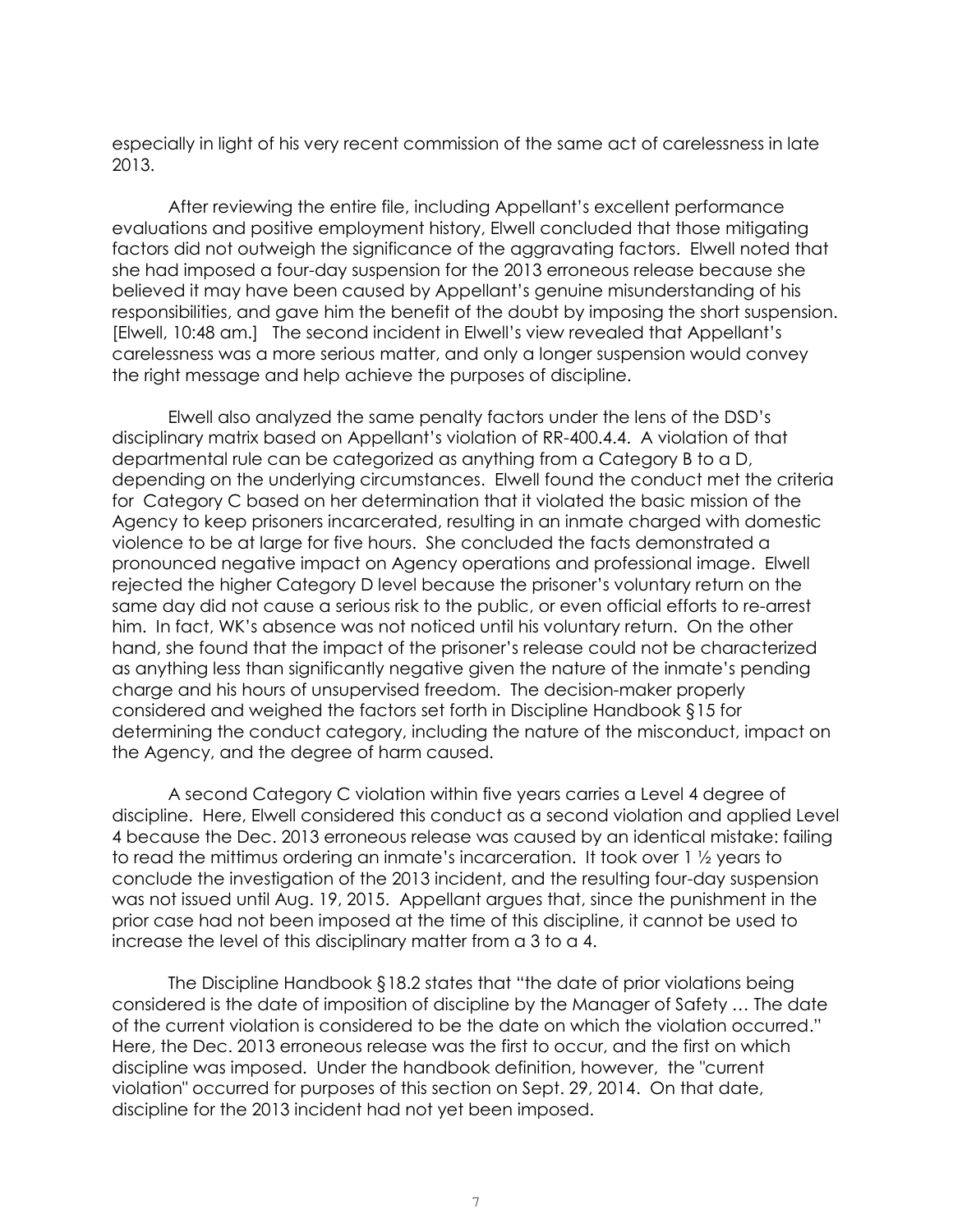it is unnecessary to decide whether the Agency properly found this incident was a second offense under the matrix. The same facts support both the Career Service violation and the departmental rule. The Career Service Rules do not require that formal discipline must be imposed before a previous event can be considered as relevant to the appropriate penalty, and a seven-day suspension was amply supported by the evidence and the Agency's analysis of factors applicable to the purpose of discipline under former Rule § 16-20. That rule required the decision-maker to "take into consideration the employee's past record [and] impose the type and amount of discipline" needed to correct the situation. It cannot be argued that a recent and admitted erroneous release is not such a factor under the Rules.

The high degree of similarity in penalties under both the matrix and the Career Service Rules further validates the Agency's exercise of judgment in imposing the seven-day suspension. At an IAB investigation little more than a month before the second erroneous release, Appellant was confronted with his failure to review the correct mittimus, and admitted he was at fault. He cannot therefore claim he lacked notice of the prior misconduct.

Finally, Appellant argued that the lengthy investigation should be used in mitigation of the penalty, but presented no evidence that he was prejudiced by that delay. I find that the suspension was well within the range of punishment that could be imposed by a reasonable administrator under the totality of the evidence.

Order

Based on the above findings of fact and law, it is hereby determined that the Agency's disciplinary action dated March 17, 2016 is affirmed.

DONE this 27<sup>th</sup> day of July, 2016.

 $\sim$   $\sim$   $\sim$   $\sim$   $\sim$ 

Valerie McNaughton Career Service Hearing Officer

#### NOTICE OF RIGHT TO FILE PETITION FOR REVIEW

A party may petition the Career Service Board for review of this decision in accordance with the requirements of CSR § 19-60 et seq. within fifteen calendar days after the date of mailing of the Hearing Officer's decision, as stated in the certificate of mailing below. The Career Service Rules are available at www.denvergov.org/csa/career service rules.

All petitions for review must be filed by mail, hand delivery, or fax as follows:

BY MAIL OR PERSONAL DELIVERY: